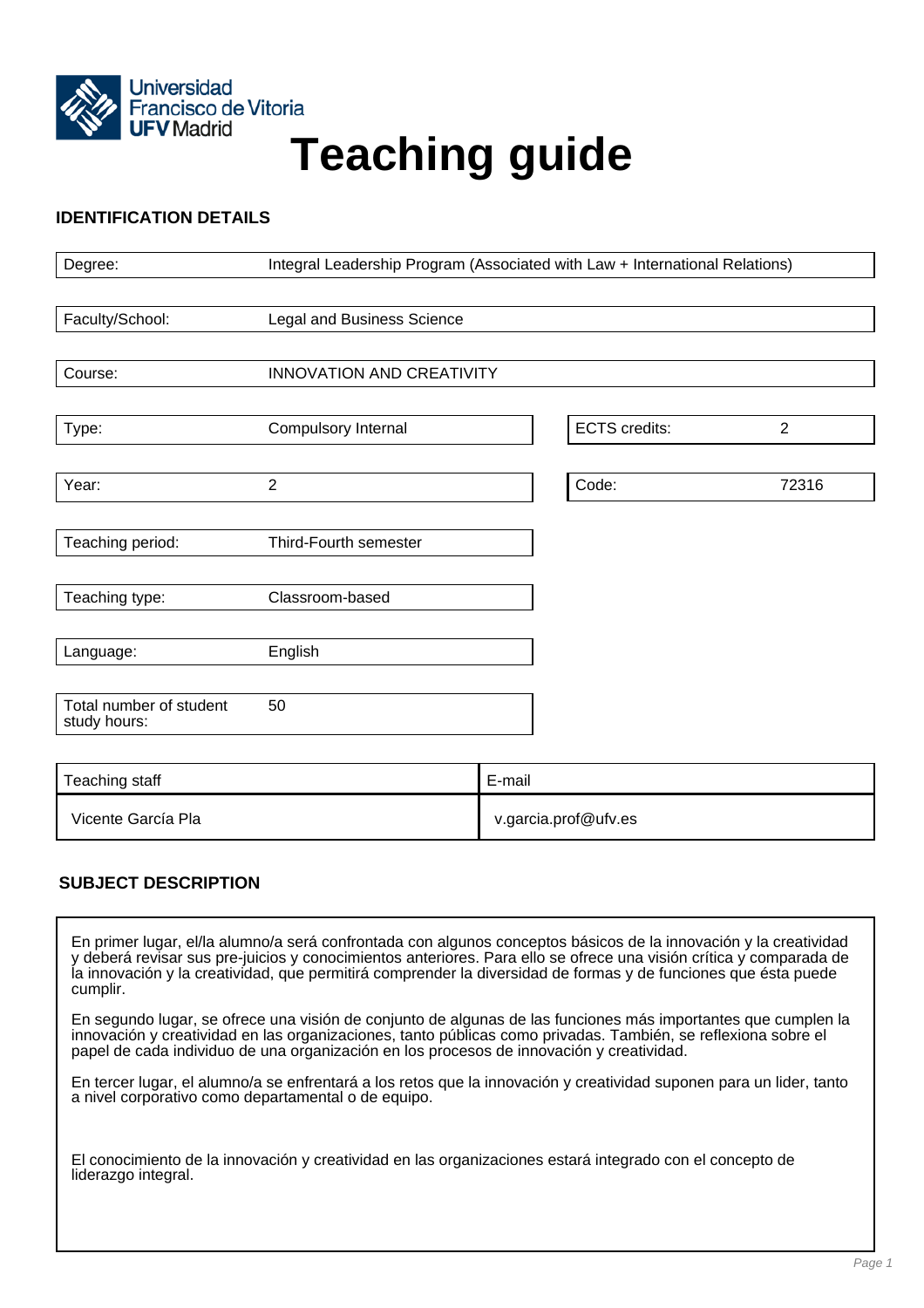First, the students will study the very basic concepts of innovation and creativity and will have to review their previous pre-judgments and knowledge. This provides a critical and comparative view of innovation and creativity, which will allow them to understand the diversity of forms and functions that it can fulfill.

Second, it provides an overview of some of the most important functions that fulfill innovation and creativity in organizations, both public and private. Also, it reflects on the role of each individual of an organization in the processes of innovation and creativity.

Third, the students will face the challenges that innovation and creativity pose for a leader, at the corporate, departmental or team level.

The knowledge of innovation and creativity in organizations will be integrated with the concept of integral leadership.

#### **GOAL**

1. To understand the key resources and motivators of innovation and creativity in organizations, both individually and collectively.

2. To analyze ideas and beliefs about innovation and creativity.

3. To provide an overview of the main international centers of innovation and creativity.

The specific aims of the course are:

- To be able to establish, organize and promote mechanisms of innovation and creativity in any institution through a culture of integral leadership.

# **PRIOR KNOWLEDGE**

Basic knowledge of integral leadership, innovation and creativity, and interest in expanding them.

# **COURSE SYLLABUS**

**Basics** 

- 1. Critical thinking / Deep thinking / Logic and meaning.
- 2. Truth / Appearance / Belief / Fallacies / Noise / Whatsapp.
- 3. Fashion / Need /Capability.

Tools

- 1. Team / Charity.
- 2. Imagination / Artistry / Freedom.
- 3. Gaze / Wonder / Beauty.

Leading

- 1. Any team, any context.
- 2. Best pratices-Worst practices.

#### **EDUCATION ACTIVITIES**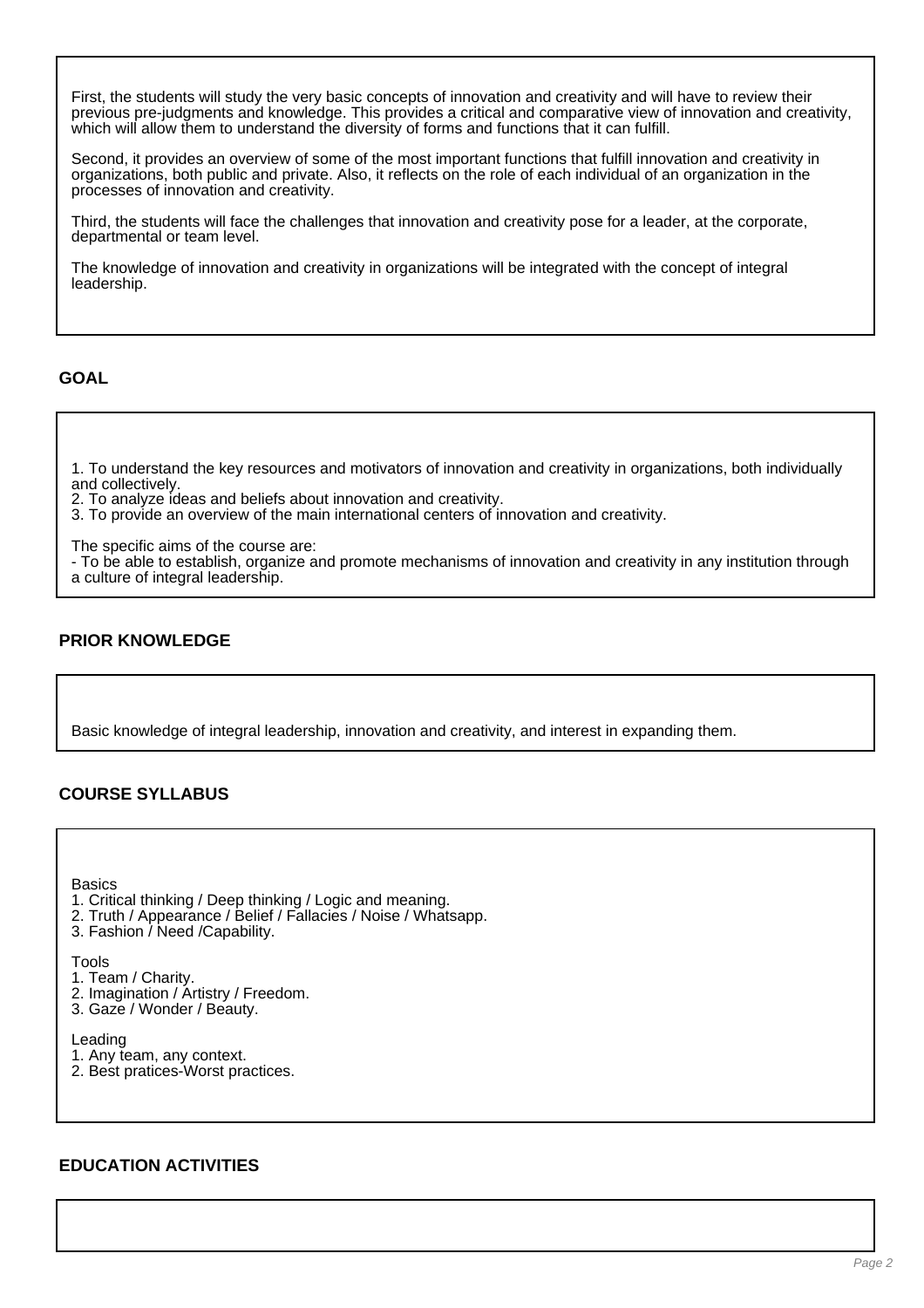| 1.- Lectures.<br>2.- Analysis (readings and discussions).<br>2.1 - Analysis of videos.<br>2.2.- Analysis of academic texts.<br>2.3.- Analysis of informative texts in the media.<br>3.- Personalized tutoring:<br>3.1.- Individual tutorials, at the request of the student.<br>3.2.- Group tutorials.<br>4. Final evaluation. |
|--------------------------------------------------------------------------------------------------------------------------------------------------------------------------------------------------------------------------------------------------------------------------------------------------------------------------------|
| <b>SELF WORK</b><br>-Investigation and study of the contents of the program.<br>-Realization of the exercises and works proposed in class and / or through the Virtual Classroom.                                                                                                                                              |

# **DISTRIBUTION OF WORK TIME**

| CLASSROOM-BASED ACTIVITY | INDEPENDENT STUDY/OUT-OF-CLASSROOM<br><b>ACTIVITY</b> |  |
|--------------------------|-------------------------------------------------------|--|
| 16                       | 34                                                    |  |
| hours                    | hours                                                 |  |

## **SKILLS**

- 1 Creativity (to be able of seeing all the possibilities).
- 2 Curiosity

#### **LEARNING RESULTS**

To be able to contemplate all the possibilities ...

To improve the lateral / divergent thinking.

To acquire the basic tools that allow the implementation of an attitude of flexibility and adaptability in creative processes

To get to exercise the proactivity oriented to the creative generation of innovative ideas.

## **LEARNING APPRAISAL SYSTEM**

ORDINARY EVALUATION SYSTEM

It is the primary evaluation system, applicable to all students who are enrolled for the first time in the subject unless they are exempt from class attendance, and to students who enroll a second time or successive in the subject and choose this system.

The requirements to maintain this evaluation are:

- To be registered in the subject, in the Virtual Classroom.
- Attend at least 80 percent of class hours.

Assessment:

- Final essay of the subject: 50%. Maximum extension of 2,000 words. Deadline: 15 days after the end of the lessons. Individual.

- Class workshop: 50%. This is a team-work to be done at class.